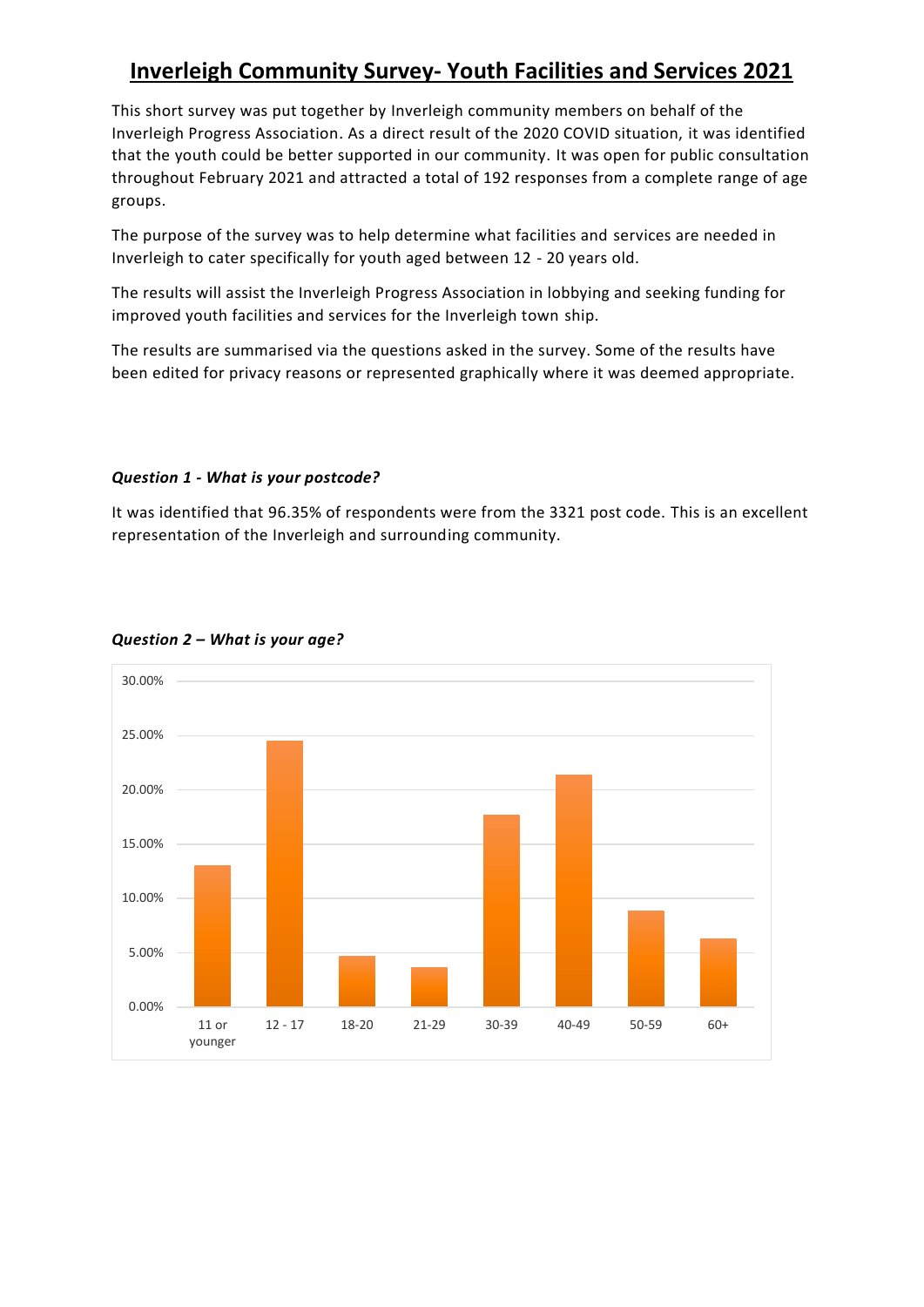*Question 3 – What is your gender?*



*Question 4 - Why do you think it is important to have facilities in Inverleigh that are suitable for youth (aged 12 - 20yo)?*



The responses to this question have been summarised by the categories of health and wellbeing, entertainment, social skills, location and behaviour. Many of the answers mentioned a cross section of these categories, for example the health and wellbeing of youth was often mentioned with the location being a consideration.

The community have identified that it is important to have youth facilities located in Inverleigh because we are a regionally based community without easy access to surrounding towns. The importance of developing and providing opportunity for social interaction for local youth was tied in closely with the health and wellbeing. A number of answers also focussed on the need for youth facilities to encourage positive behaviours rather than destructive behaviours.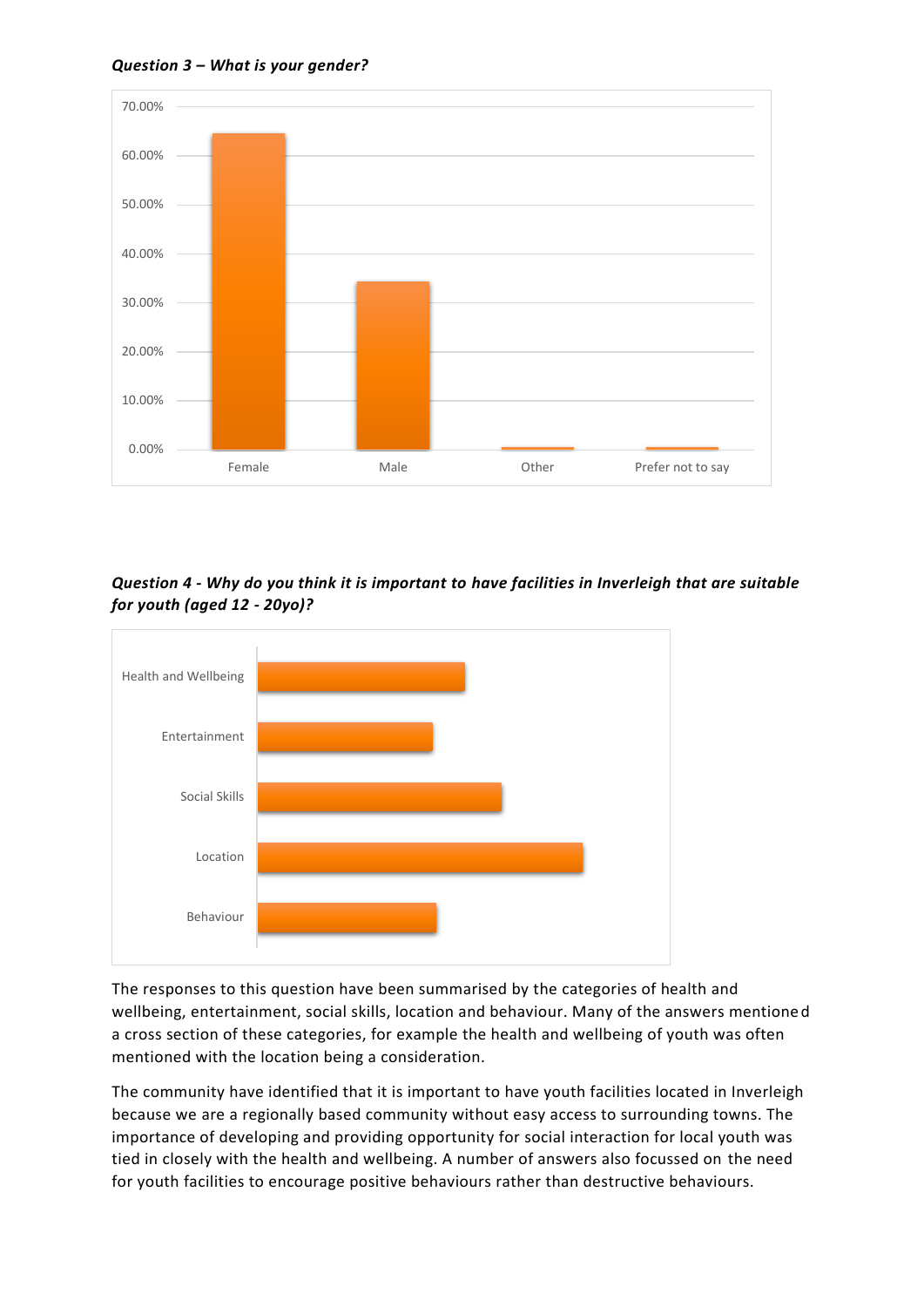## *Question 5 - What facilities for youth (aged 12 - 20yo) do you believe are needed in Inverleigh?*

Most respondents answer this question with the facilities that we had already identified in Question 7 i.e. BMX track, Basketball court.

In addition to the facilities in the Question 7 poll, there were a small number of respondents that also suggested an indoor sports stadium, public pool, soccer nets, new tennis courts, supervised youth activities, community activity centre, public art space and youth hang out space.

#### *Question 6 - What facilities in Inverleigh are currently being used by youth (aged 12 - 20yo)?*

The identified areas of Inverleigh which are currently being used by youth, include the primary school, the skate park, the playspace, the river, the shops, the river walk, Vic Park, netball courts, footy oval, service station, tennis courts.

*Question 7 - In what order would you rank the importance of Inverleigh having the following public facilities for youth (12 - 20yo)?*

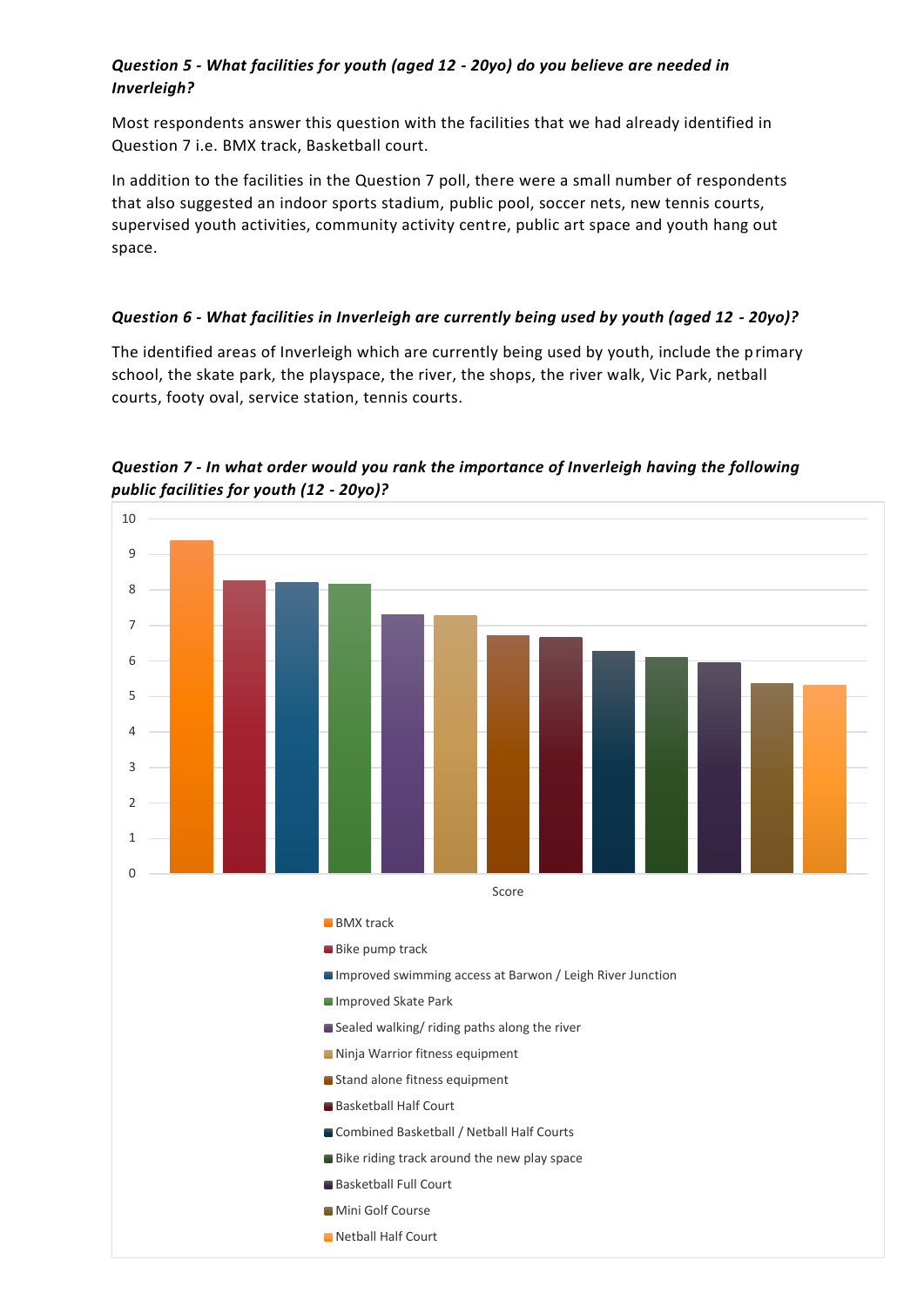

*Question 8 - Are you aware that Bannockburn has a Council run Youth Lounge (Drop in Centre)?*

## *Question 9 - What do you think would encourage Inverleigh Youth to attend the Drop in Centre?*

The respondents were very clear about the need for transport from Inverleigh and surrounds, and it was suggested multiple times that a shuttle bus is needed to collect regional youth. There were also repeated mention of the need for more advertising, scheduled activities, a change of name to make it relevant, providing a range of activities for the different ages, free food, music, Wi-Fi, gaming, enthusiastic youth leaders.

Other than the predominant answer of needing transport from Inverleigh and surrounds the answers reflect that the community is not yet knowledgeable about what the Drop in Centre has to offer.

# *Question 10 - What do you think discourages Inverleigh Youth from attending the Drop in Centre?*

The overwhelming answers were around lack of accessible transport, a perceived issue with bullying, not seen as local, restricted opening hours for those returning from Geelong high schools, not knowing what a drop in centre offers, the stigma of not being a cool place to visit and a strong reliance on parents to drop the youth off and pick up.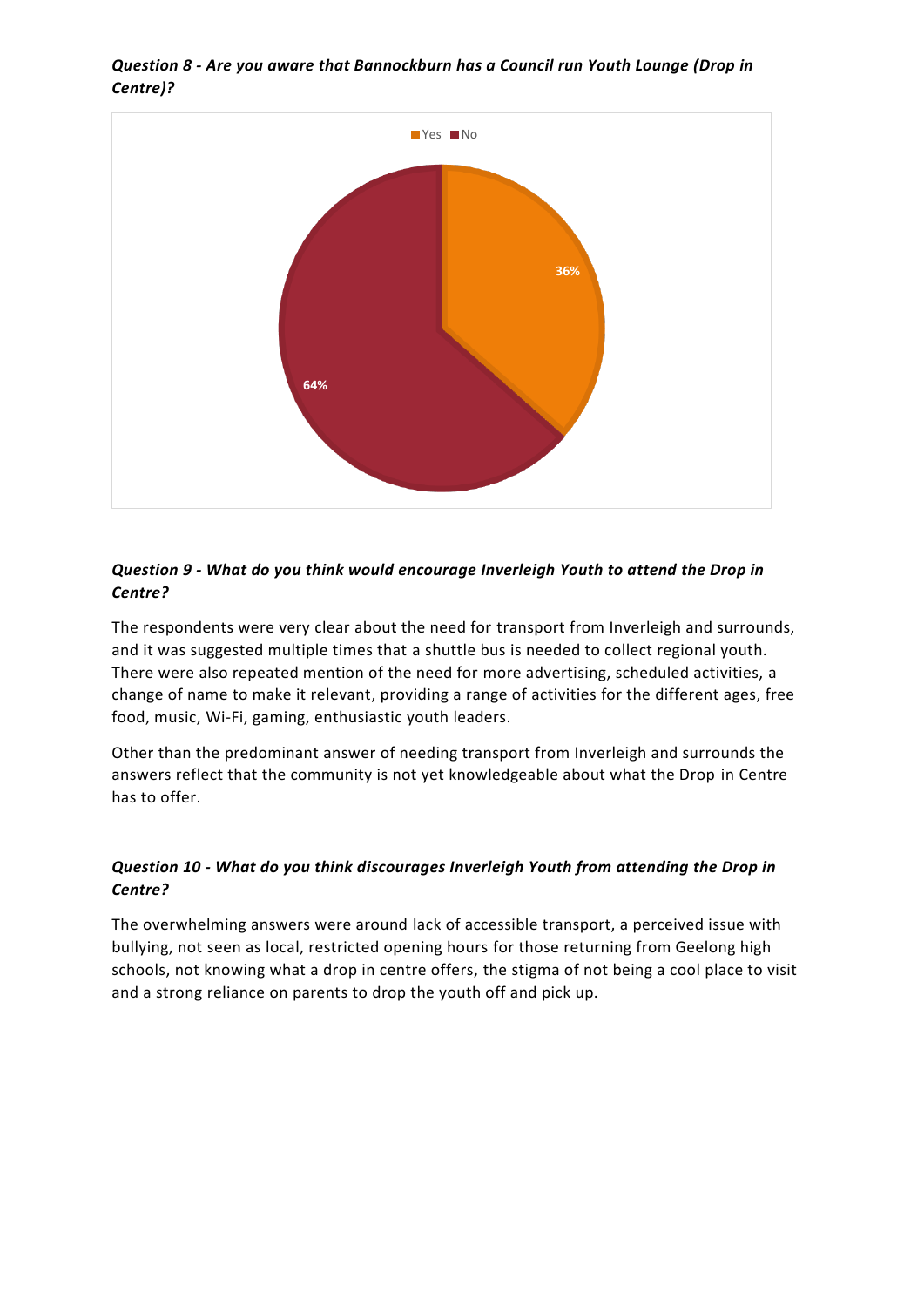

*Question 11 - Do you think there should be local activities provided for Inverleigh Youth during the school holidays?*

*Question 12 - Do you have a particular interest or skill that would be beneficial in the further development of youth facilities or services?*

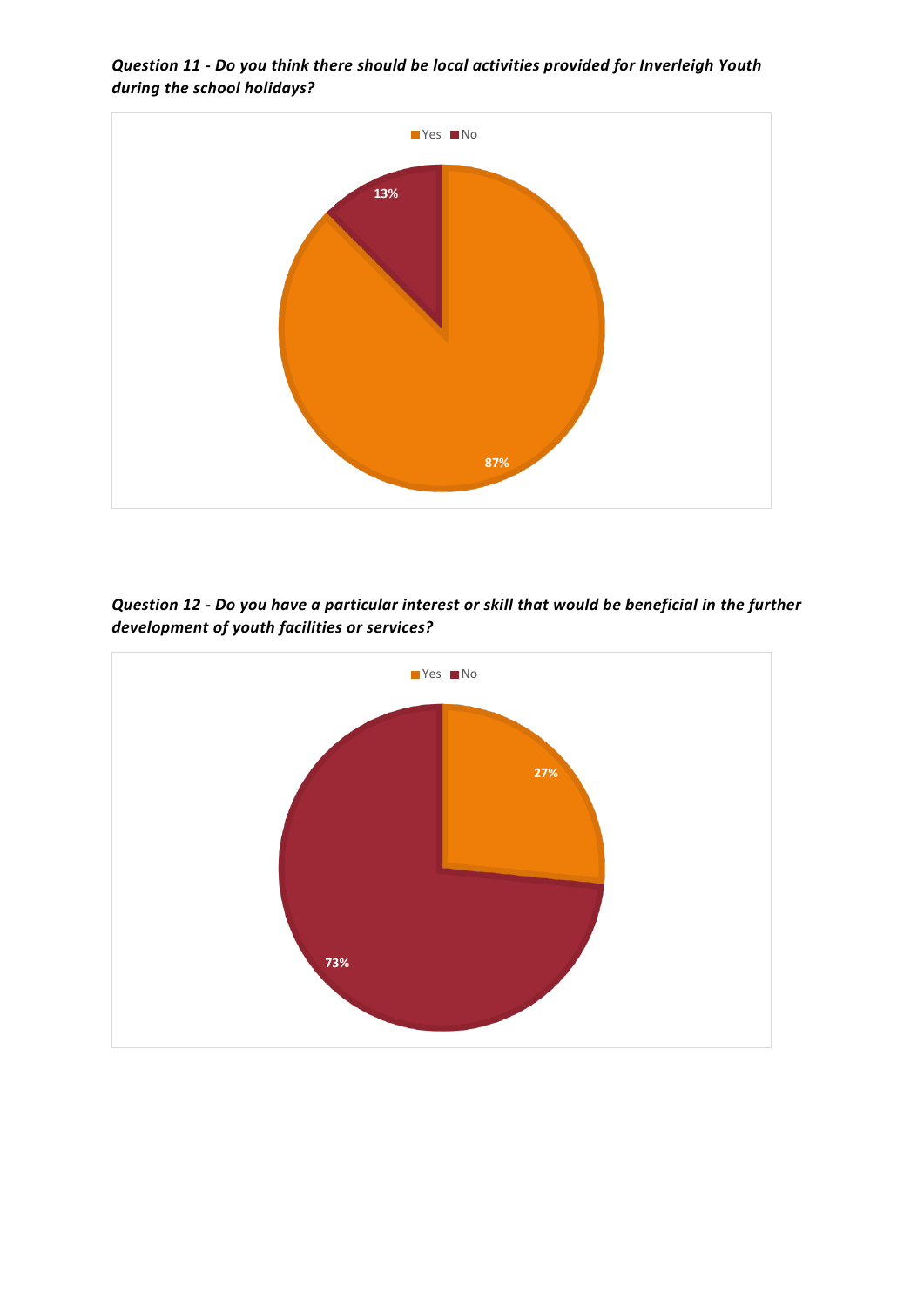*Question 13 - Would you be willing to assist the Inverleigh Progress Association with further planning for new or improved youth facilities?*



*Question 14 - If you are aged 12 - 20yo. Would you like to be part of an Inverleigh Youth Advisory Group that is consulted about local issues?*

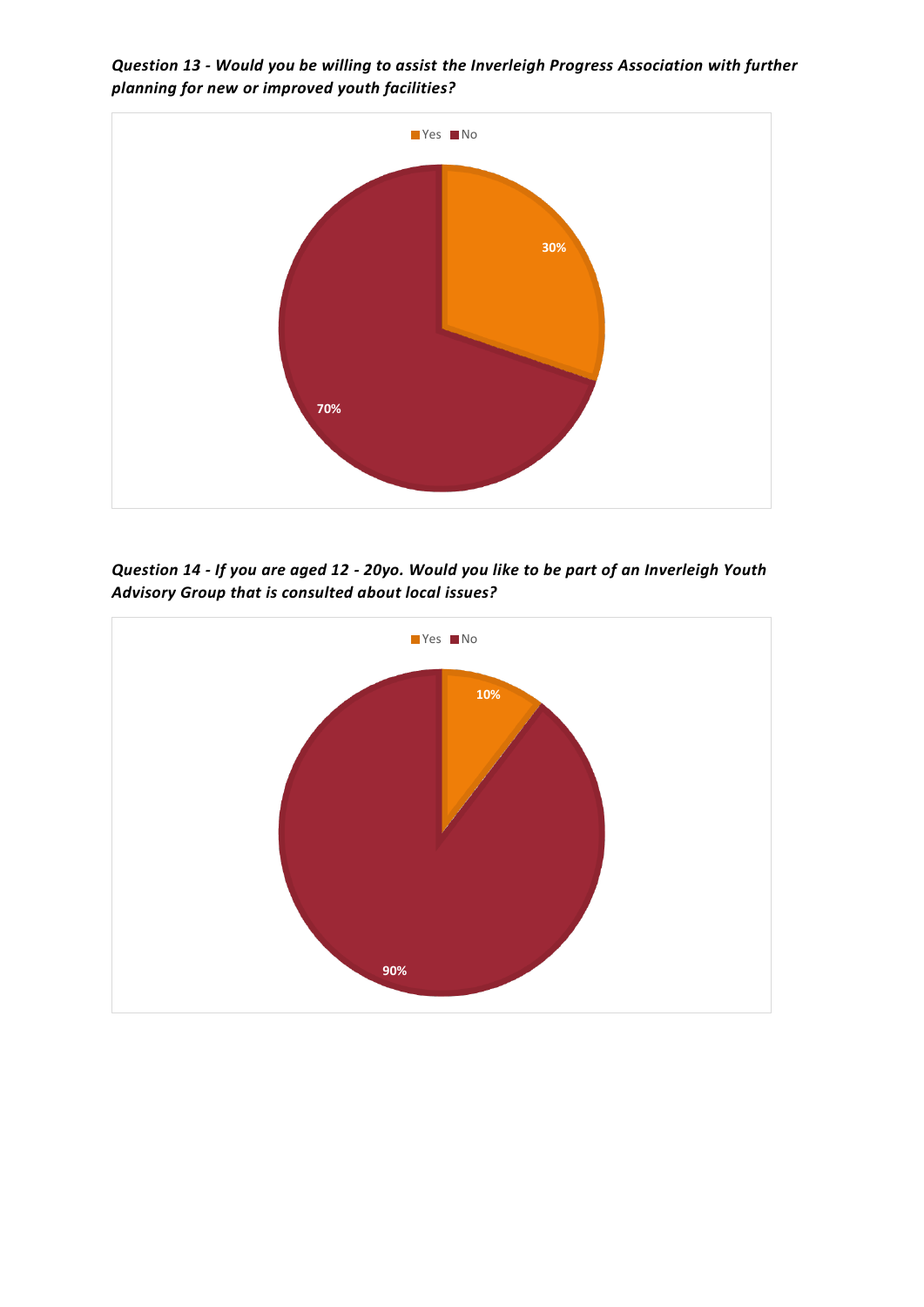## *Question 15 - What impact do you think the COVID-19 pandemic is having on the health and well-being of youth in the Inverleigh Community?*

The responses to this question were predominantly of the notion that the pandemic has had a huge impact on the youth in our community. The frequent answers included the increase of youth feeling stressed, feeling less connected and isolated, feeling sad that they can't see their friends, increased screen time, feeling anxious, depressed and bored, feeling trapped, a perceived increase in youth obesity, and a noted reduction in social skills.

## *Question 16 - Do you have any other comments relating to facilities and services for youth (12 - 20yo) in Inverleigh?*

The youth have been forgotten in the community

We don't have much and the football rooms are full of drunken adults who smoke - great role models.

Also kids and adults are destroying the bush in the common on motorbikes and it's illegal and no one does anything to stop it

It's a real pity that vandalism led to the school refusing access to its playground after-hours.

I think a pool would be good for the youth of Inverleigh

We need more activities and facilities around Inverleigh

Progress association is all old people get some creative younger people involved

Lot needed appears funds go into facilities at Bannockburn

Inverleigh is disproportionately underrepresented in youth facilities and services compared to Bannockburn and other town centres with similar demographic profiles. There is obvious centralisation of facilities in Bannockburn and an expectation that all surrounding towns will access Bannockburn for these services. In reality young people can't travel to these facilities (lack of frequent public transport) so they are only servicing Bannockburn kids and families (e.g. YMCA centre, drop in centre, library, water park. The lack of services and facilities contribute to the problem of boredom for Inverleigh young people potentially leading to destructive behaviour.

What about a golden plains bike track

I.e. Inverleigh to Teesdale / Teesdale to Bannockburn

Anything that you can implement to involve our youth and encourage them to be fit, healthy and constructive would be fantastic in our community

Really need to get youth doing things that are good

If there isn't going to be any services in Inverleigh and only Bannockburn, providing transport on certain days to encourage the kids to participate in the Bannockburn hub could be of great benefit

I would like to see Victoria Park. Improved with bbq and seating facilities. Improved landscaping. Perhaps gym equipment. A bmx track. It is a large park in the centre of the town and should be better utilized.

I would like to see facilities that could be used by all age groups such as extended walking tracks/picnic areas/improved landscaping, outdoor gym equipment or the like.

I want to see the walking tracks developed. This is for all age groups, including walkers, bike riders and horse riders. If a walk was developed through the common to Teesdale it would benefit both towns and encourage outsiders to visit including walking groups of all ages.

I would like to see an extension of the walking tracks at Inverleigh such as an Inverleigh/Winchelsea river walk or Inverleigh/Teesdale walk through the common to help invite all age groups to utilise the facility and encourage out of towners to visit our beautiful townships.

I think implementing either a workout gym service and a bus line wold be highly beneficial for all people living in the town

please do something more interesting than more standard sport courts

Really need a good bike track for big kids

10-12 year olds are also just as important as we have a large number of active children that are out looking for things to do with their mates.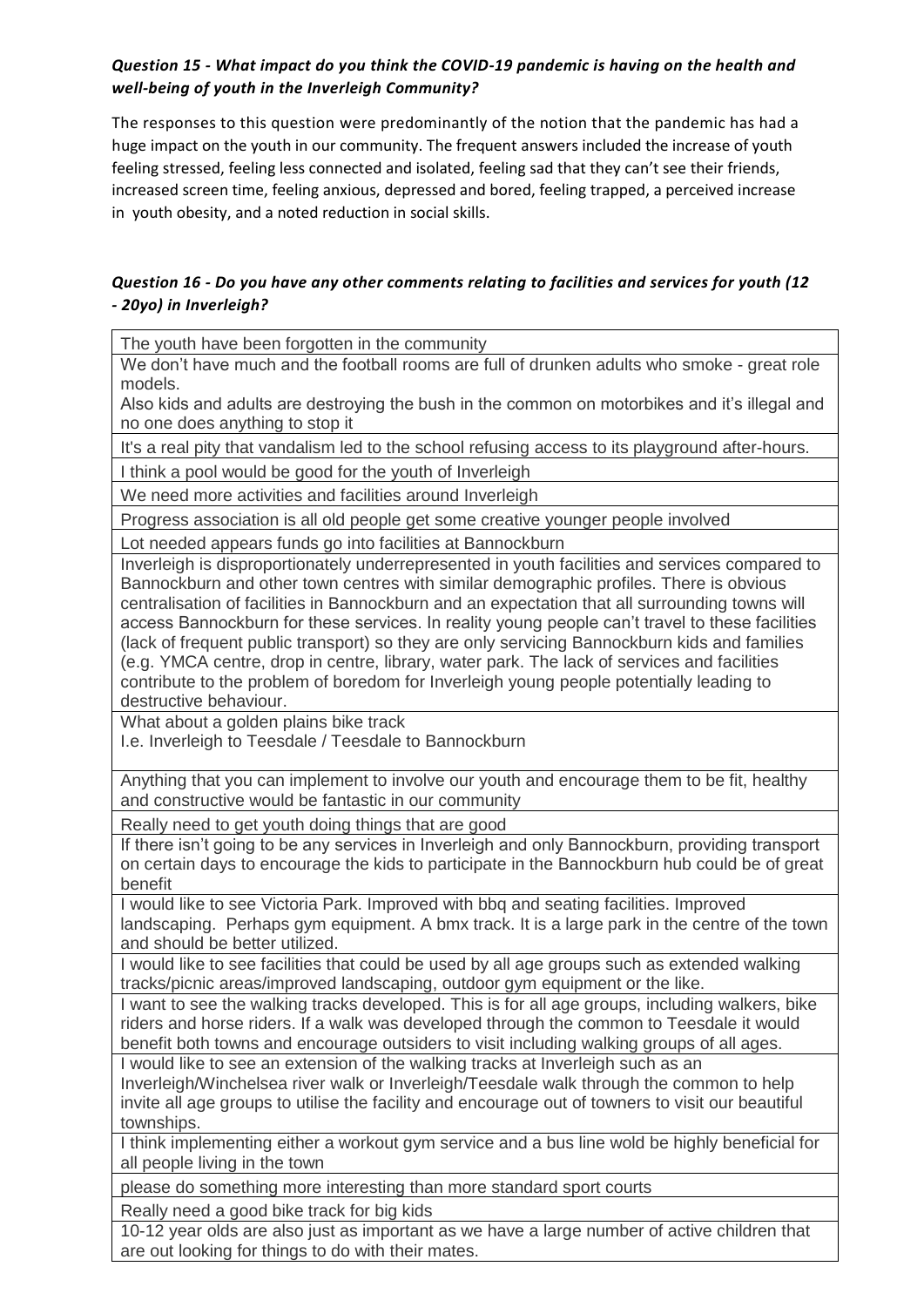I also believe that the primary school has a problem with disinterested children at recess and lunch. Old, tired playground with very limited play space, playground and equipment. This should also be a priority with golden plains shire. All should be reviewed and improved for the wellbeing of our youth. The primary school desperately needs help.

Safe happy communities are connected communities. Bridging multigenerational gaps will provide respect and connection across the entire community - benefiting not just the youth of Inverleigh.

I just really hope that we see a change in Inverleigh for things we can do.

Public transport/bus service that connects Inverleigh to Bannockburn or Geelong

I'm not sure how possible it is to achieve some form of transport here- even if it's just buses on the weekend, but I really hope there can be something to make it somewhat easier for families here

Create activities in open spaces away from local businesses as the look of youth "hanging around" local venues can be off putting and intimidating to the older generation

Council has a responsibility to put in more services and facilities before we are flooded with all of the new houses that have been approved to be built in our shire.

With the new developments and increase in young families to this town I feel it is crucial that this age bracket have access to structured programs. They need the opportunity in their own town to access youth workers and people trained to offer support if they need it.

It's good to see this is becoming a topic of discussion. Well done, friends.

all these ideas are great, would love to see something actually happen

I really hope we get some developments happening from this survey

As much as I would love to see improvements to swimming access at the Junction. It attracts a lot of out of town people, it's becoming a bit of a place known for drinking. Golden Plains Shire and Inverleigh Progress Association will have to think about safety and vehicle access. Sealed footpaths down Common Rd would help with roller blading etc. and keep them off the road.

The community will always pull together to get things off the ground, but just make sure you give everyone the opportunity to put their input in first.

Perhaps a youth worker who sets up on Saturdays in the town for kids to have a chat to No, and I believe I would fit in well with the Bannockburn Youth Centre because I would know that I am not the only new child

There's heaps more teenagers here now but nothing to do if you don't play footy

Give us more things to do - the park is for little kids not teenagers

There nothing to do here you may as well go into town

Make it more fun to be here

Need to be working out what options are cost effective and/or realistic. For example I proved River access would be great, but unlikely funded by council or elsewhere due to someone needing to own accountability.

Also need to identify which options would be realistic from a budget perspective - i.e. ninja warrior course (also insurance considerations).

Mini golf good idea but on what land/cost/etc. Also activities need to be free

Whatever our youth decide they need to provide their full support and of their parents as well as the community. These are vital as once support finishes so does the activity, e.g. cubs.

It has always been very poor, with our growing population we have a growing number of wonderful youth with not a lot to do. Our lack of public transport has always been a disappointment however parents I feel realise that with leaving the city to enjoy the space, quite of the country comes at the cost and inconvenience of ferrying children around.

Engage the community, engage the council, and demand that developers introduce more open areas and playspace in large subdivisions. Engage the impacted youth and their families. Be aware of the fact that IPA may not be the best to led youth discussion as many members are too far removed from the age groups

It's boring here we need more things to do

Get something done sooner rather than later. The playground was really fast tracked. Rather than taking years to get a full project through the system get small stage done ASAP

Add pool tables to the pub for 18-20yr olds, and the older crowd as well. Also bring back the stuff for younger kids to play with at the pub. It's a great shame they took that away.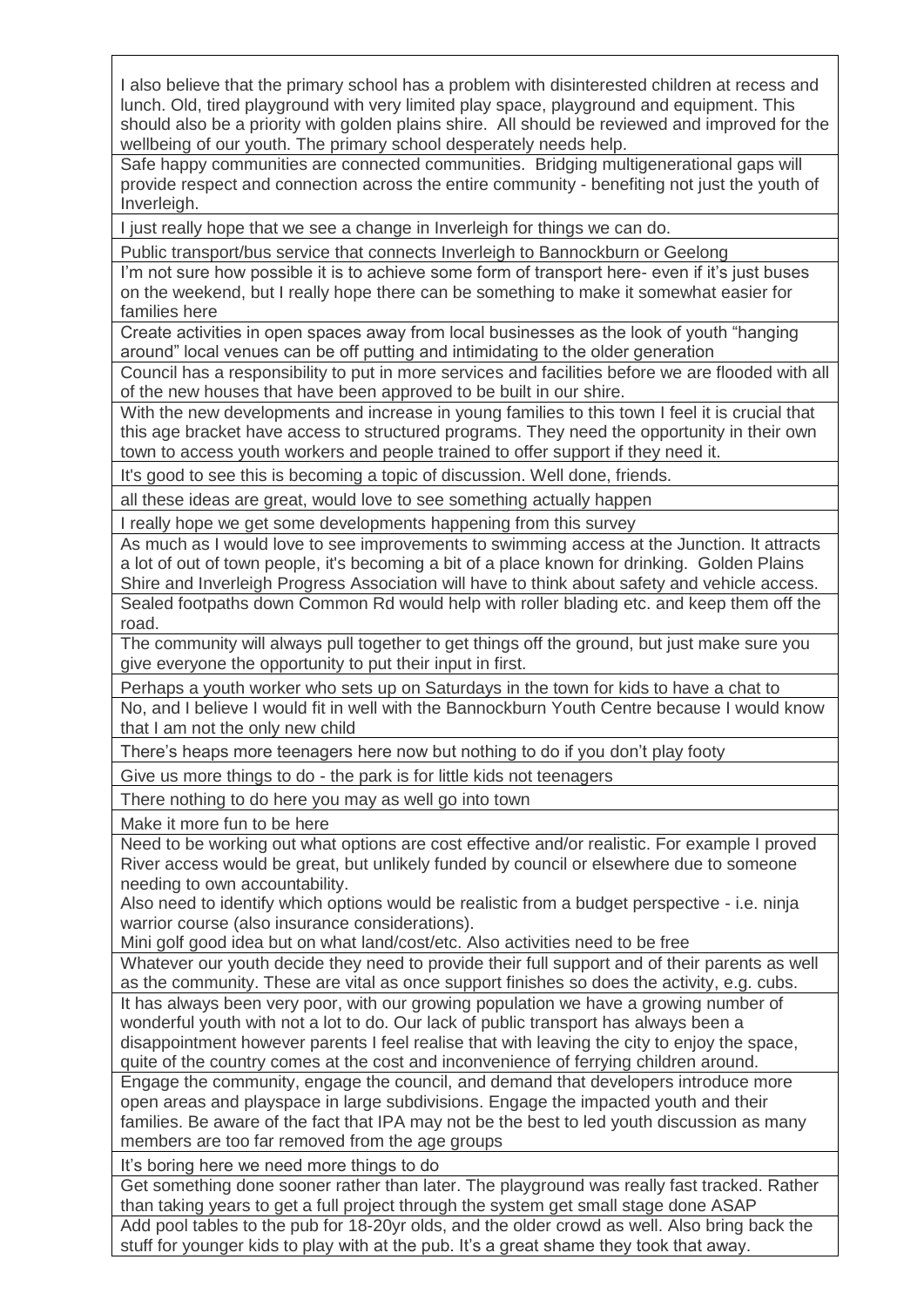I've lived here for years and never met a local I go to school in Geelong and none of my friends live here , I don't play footy or netball so the chances of meeting local kids is zero I think that facilities need to be located around the play park area where there is high visibility and the opportunity for families of multi needs and ages to visit together. There still needs to be a sense of challenge and space devoted to youth skills activities, while being open ended for use by others. Youth facilities would be so good for our young people, but also great for visitors who bring so much business to the town. I do think that services such as a youth team staffed drop in centre/youth group would provide a framework and meeting place which could facilitate youth initiatives for Inverleigh. At the moment I not think that young people have been educated and empowered about coming up with ideas and initiatives and I think that the youth team have a major role to play in coming to Inverleigh and meeting and working with young people here.

It would be great for the kids of Inverleigh to have access to a few more activities in our area that are fun and active and spending more time outside in a constructive way

Limited - Tennis courts need upgrading

I would really really like to see a safer swimming place for the youth. They will swim anyway so an area that is regularly checked for debris etc. would be ideal

Apart from footy and netball there's not much to do in Inverleigh and you may as well go into Geelong to have fun.

We are fortunate to already have so many facilities in our township and also wonderful natural environments in the rivers and the common

Please try to make this place as acceptable as possible

Park is good, but need something for older kids

Please get us a good bike track

There really isn't anything specifically targeting this age group at present – let's change that! They need to be kept interested and more employment opportunities would be beneficial to our youth.

I think a youth engagement program would really help get a better understanding of what the youth want. Then try to facilitate and help them create something

Me and friends just want a place to hang out and not get told off or accused of doing things that we didn't do.

So glad you are asking. I don't have great ideas and I hope that those that do, are supported here. A really forgotten age group in play space planning.

Hoping this is something that will definitely eventuate, there is so many great suggestions above, let's get it moving.

I approached council several times about maintaining the current bike facilities in the Shire and was surprised at the lack of interest and funding for facilities. I have dealt with several other councils and they have always taken an active interest in these matters. The lack of overall planning for kids facilities is disappointing e.g. yet another kids playground built when there are so many others already scattered through town and yet we don't have a kids bike track or half court anywhere

Great initiative- please don't try to cotton wool on safety concerns, this age group needs challenges and risk taking

I think this is a great idea. As a mother of a 5 and 2 year old living in Inverleigh I am very interested to being involved

Inverleigh needs more. A public swimming pool for the local youth. Majority of kids ride their bikes around the town so a good bike track would also be great

Anything that keeps youth active is beneficial! They need to stay off technology as it's detrimental to their brain development.

On our travels in December last year we stopped in at the little town of Gundagai and they have an awesome pump track and skate park and half-court basketball with a generous area of green grass to play touch football or soccer cricket on and with a few undercover bbq areas it was really well done I took photos and video of the space in case Inverleigh can replicate especially the pump track it could accommodate bikes scooters and skateboards

More jobs would be good if local businesses were more open to letting me work to earn pocket money.

Putting the tennis courts near the football and netball club

Would be helpful to know which high schools the youth attend (ages and number of students at each school) then reach out to the schools for their input and possible involvement.